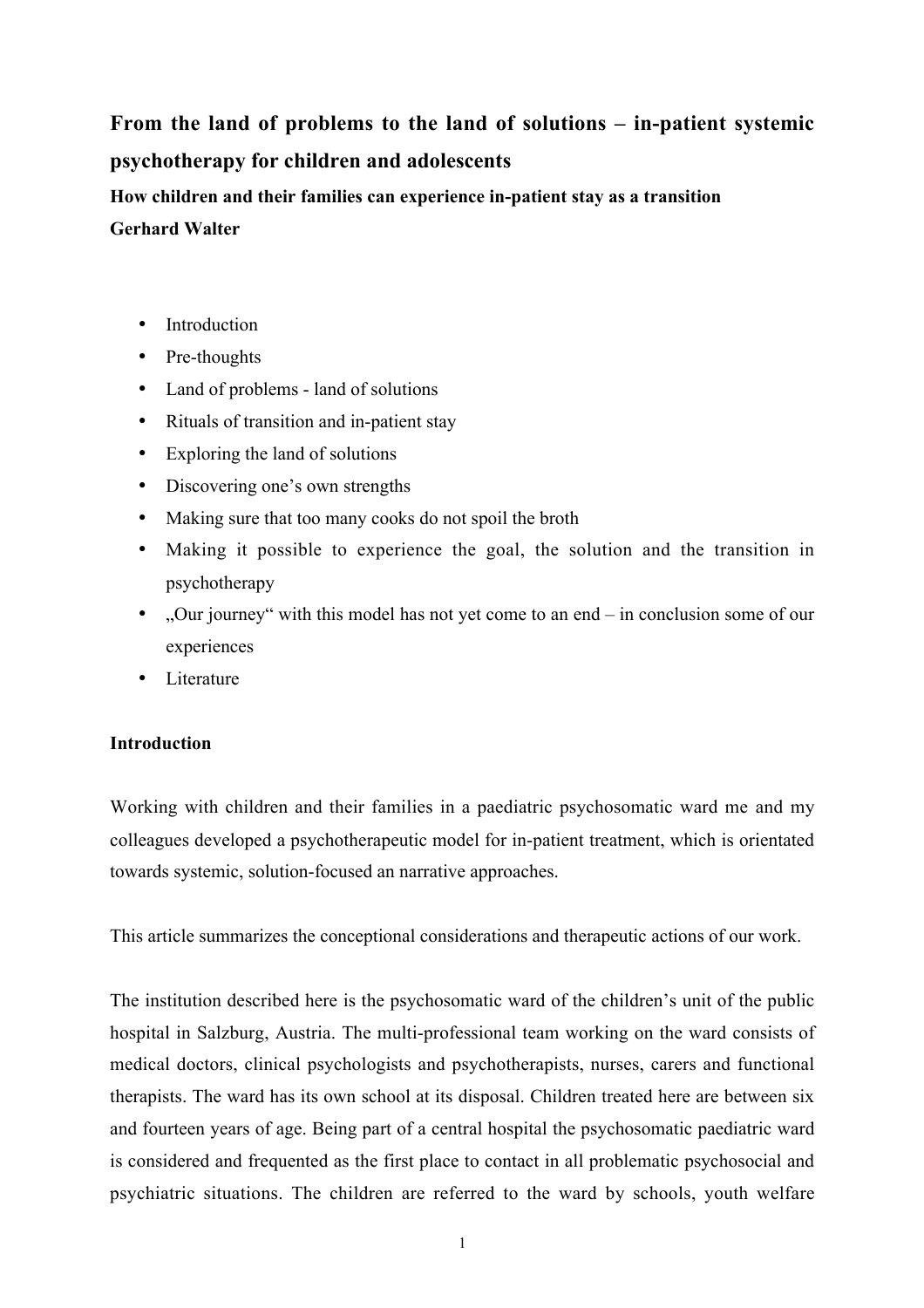departments, general practitioners and psychotherapists. In many cases parents or educational institutions turn to the ward directly.

### **Pre-thoughts**

Having the duty to develop an in-patient therapeutic programme together with my colleagues, the following questions preoccupied me:

- what happens, if we define our work as creating a setting which enables our clients (the children and their parents or other systems of reference) to develop stories about themselves which have more to do with strengths and abilities rather than deficits and problems?
- If we want to create such a setting: which perspective is our in-patient treatment in need of, which orientation do the care institute's employees require, how can the various attempts of the different sub-systems – on the one hand the professional systems, on the other hand the  $nsystems$  of clients" – cooperate in an optimal way?

In the following I would like to present some ideas concerning these questions and describe possibilities of translating them into action within the framework of our ward's programme (see Walter, 1998a).

### **Land of problems – land of solutions**

Using a certain metaphorical language one could say that those families which are turning to our institution for help live in a land of problems". The scenery in this land of problems is characterized by long stories of descriptions of difficulties, symptoms, helplessness, unsuccessful attempts to solve problems, guilt, failure, shame, suffering and incompetence. Often these stories are confirmed by the social environment – by relatives, neighbours, friends, and in the first place by professional helpers who add corresponding technical terms in order to give this land of problems certain contours.

Considering solution-orientated psychotherapy also in an in-patient context as an aid to a transition to a "land of solutions", we will search for possibilities of how new stories can come into existence within the framework of in-patient treatment, and which can also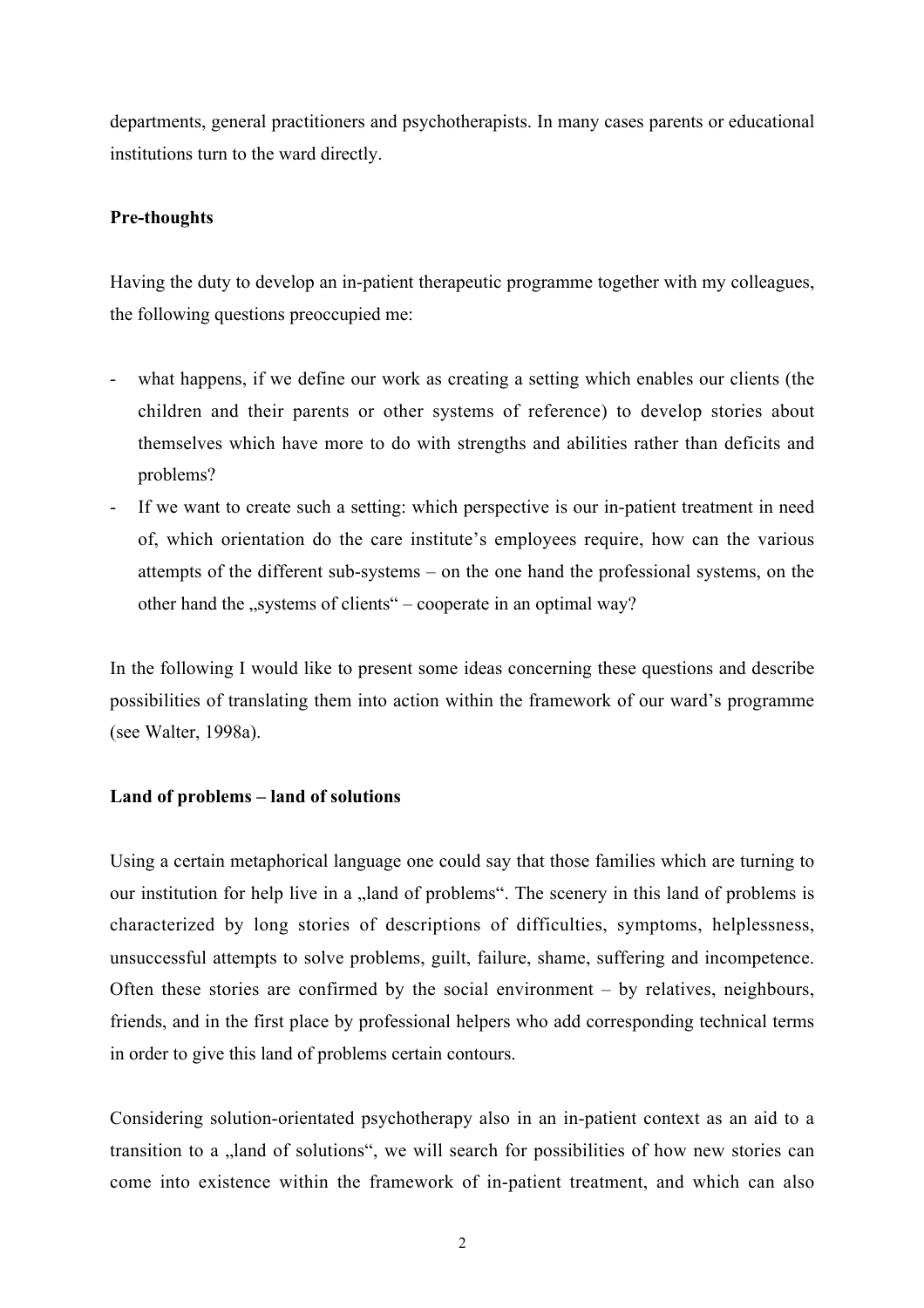constitute a new geography in the lives of our patients. The reason for this is that this land of solutions consists of descriptions of wishes, hopes, goals, strengths, resources, positive exceptions in the lives of the children and their families. Exploring it, richer stories which convey sense and which enable self-awareness of competence and new solutions show up. Like this, our patients and their families become travellers within the transition to their land of solutions and the professional helpers of the institution become their couriers. They can all consider themselves as curious explorers on their way to a world, which still has to be discovered.

### **Rituals of transition and in-patient stay**

Following Michael Durrant (1996) the description of in-patient stay as a transition constitutes the main metaphor for all of our therapeutic actions. Transitions and rituals of transition connected to them play an extremely important role in anthropology and ethnology (van Gennep 1981). Rituals are symbolic actions which have been developed in cooperation. They do not only contain the ceremonial aspects of the actual presentation of the ritual, but also the process of their preparation (Roberts 1993). Obviously all human cultures have developed a large number of rituals in order to express symbolically, to mark, accompany and ease meaningful transitions in the life-stories of people and in the developmental history of families or groups. It is always a question of transitions from a state of lower competence to a state of enlarged competence actually concerning recognition and acknowledgement by the outside world as well as referring to a changed inner reality (identity) which is equipped with an enlarged consciousness of competence. In the context of rituals to do with puberty (in the sense of a transition from childhood to an adult phase in one's life) in some cultures three phases of rituals of transition can be distinguished: In the first stage, the phase of separation, special preparations are made and new insights are passed on while the framework is created, within which special events are marked. This time of preparation for the ritual is just as important as the actual ritual itself. The second stage is the phase of threshold or transition, within which people actually take part in the ritual, experience themselves in a new way and take on new roles and new identities. The third stage is one of reintegration, which reintegrates people in their new status into society (Roberts 1993).

These structures of development and change which are passed forward by many cultures put pictures at one's disposal which are extremely suitable for giving meaning to the time of in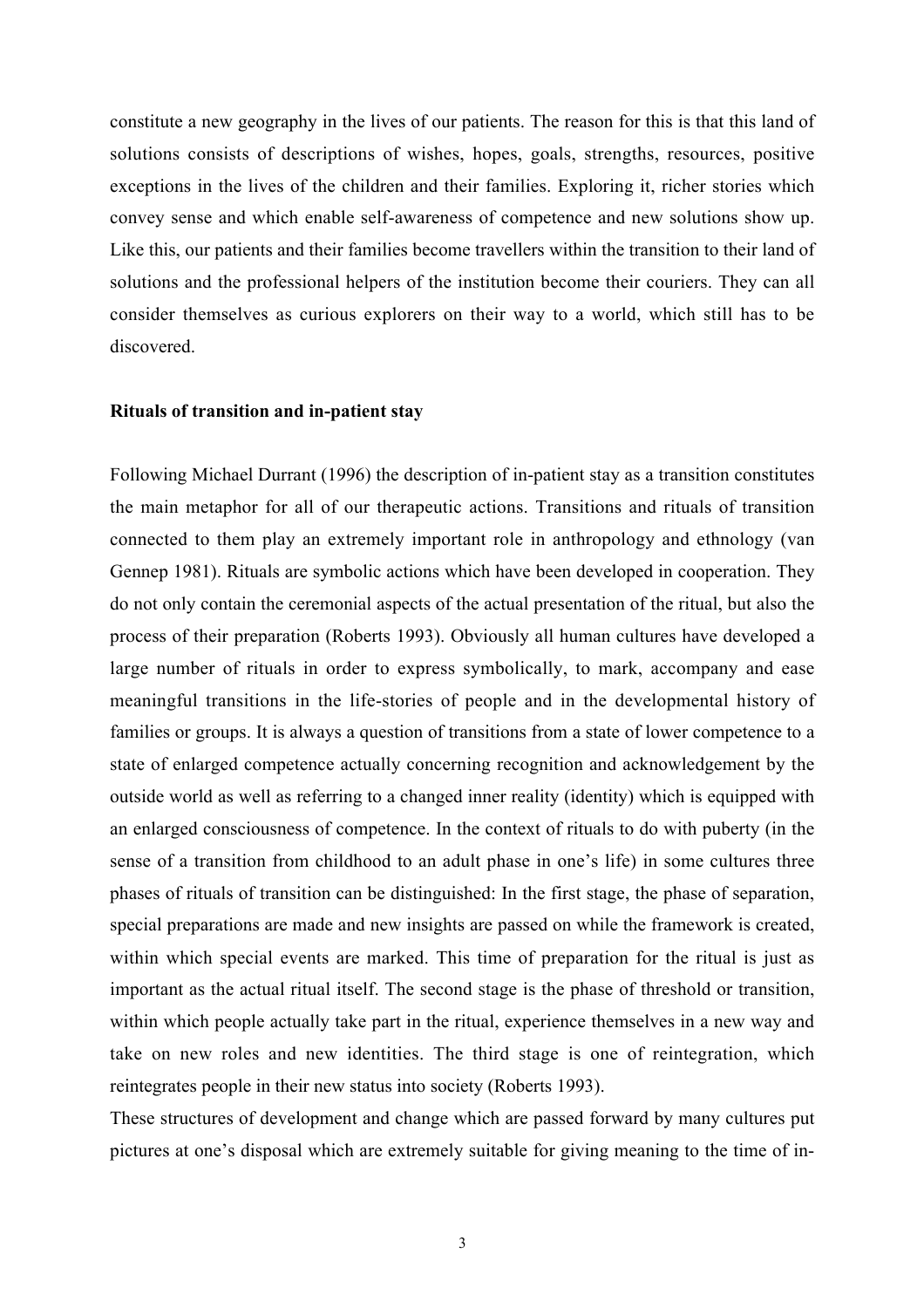patient treatment to the children and their families, which again makes it possible for them to integrate this time in the "story of their lives".

In this context "transition" then describes a decisive point in a shorter or longer process of the development of a problematic story (White 1986) or a "system of problems" in the understanding of Goolishian and Anderson (Anderson, Goolishian a. Winderman 1986). It also describes a decisive point which firstly facilitates the transition from descriptions which are orientated towards deficits by the persons involved to descriptions which are orientated towards competences and which should secondly convey experience of competence and strength in the framework of a subject and in view of a common goal.

In the end of this phase of transition is the integration of new experiences, descriptions and views into everyday life of the family, the practical proving of change and therefore the actual work.

Also we adopted the picture of the three phases of the ritual of transition and consequently define the complete in-patient process on the basis of this metaphorical description in the following way: Before the in-patient stay (preparation of the ritual) it is a question of the clarification of a subject ("what is it all about? What do I want to practise, learn, understand in a new or different way?") or a goal ("What do I want to / what do we want to achieve by it? At which point can in-patient treatment come to an end?"). The beginning of the stay is marked by the "phase of separation". The important thing here is that we do not stress the physical separation, which is bound up with the admission to hospital, but the beginning of the child´s and its family's breaking away from the problem and the past which is seen in a negative way; their breaking away from previous problem-centred points of views or previous attempts to solve problems and from ways to deal with the difficulties.

The time of the "phase of hovering or transition" is a time of practising, of trial and error, of success and failure in an atmosphere of "making it possible". All family members should be enabled to practise new points of views and new ways of acting.

In the "phase of reintegration" the focus of attention is directed more towards the meaning which these new experiences can have in everyday life and, most importantly, how these experiences can be integrated into everyday life. Out-patient psychotherapeutic support should assist the client to manage the actual work of integrating these new experiences. The end of practising and experimenting should be celebrated and such a celebration deserves the gravity (and serious joy) of a ritual event, in which the "new status" should be announced publicly ("what we have achieved").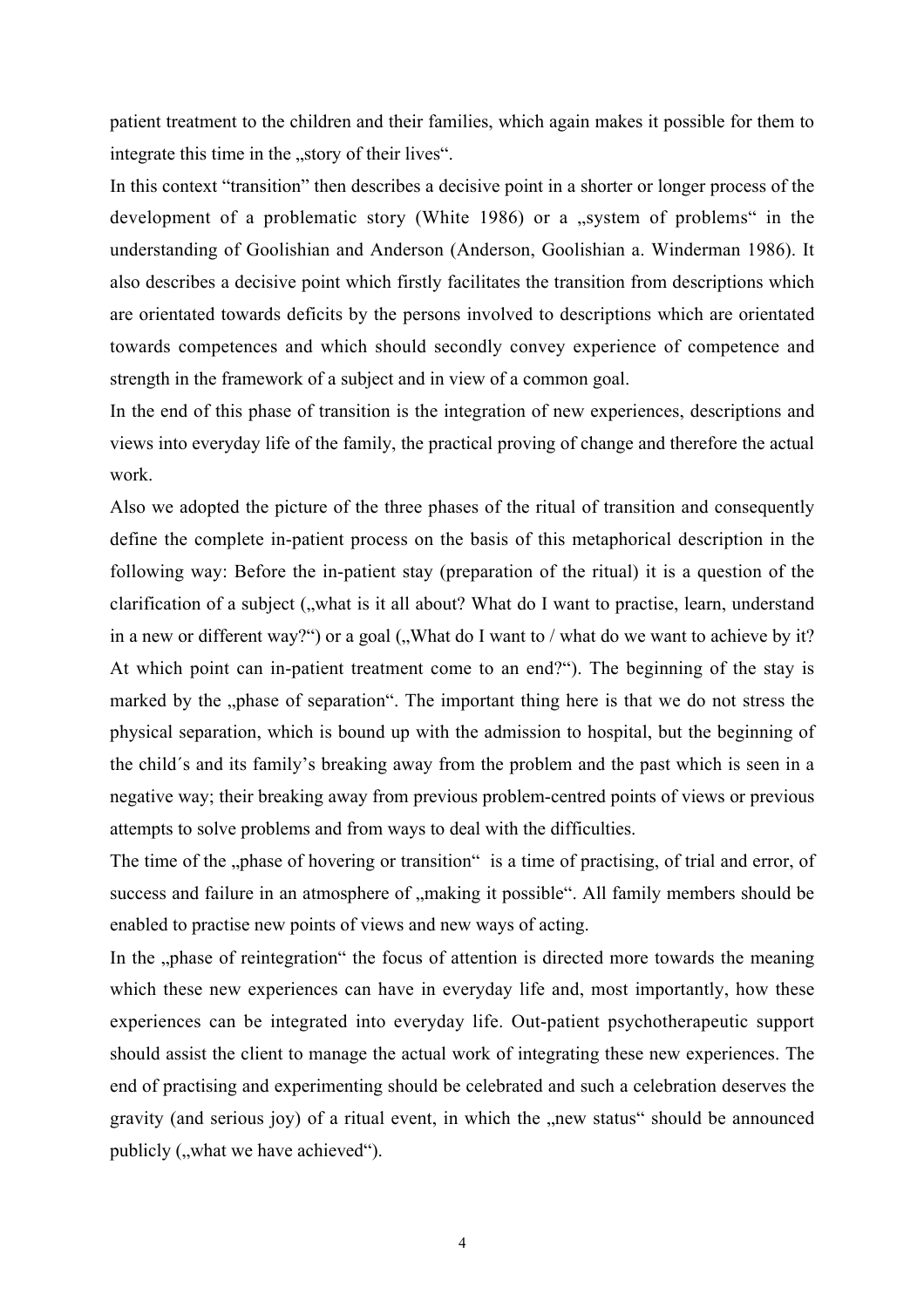### **Exploring the land of solutions**

Focusing the land of solutions itself during the entire in-patient stay is just as important as the structuring of the stay as a transition from the land of problems to the land of solutions.

Solution-orientated actions in the tradition of Milton Erickson and in the new conception by Steve de Shazer and his team (e.g. de Shazer 1986) have reached great dissemination in systemic psychotherapy (see Walter 1998). Working within the medical context of a hospital it is unusual to carry out a model of clinical work, which starts out less from the expertise of the professional helpers, but which stresses the equal discourse and the cooperation of everybody who is involved in the transition. Often it really constitutes a disturbing provocation not to fulfil the usual expectations of clients who are closely attached to their "problem-trance" and to interrupt the "problem-talk" (see de Shazer 1989). Often families develop "problem-stories", explanations, causal theories to do with unwanted facts over longer periods of time. They expect their lay discourses about problems to be carried on by experts in their professional discourses about the problem. Their expectation is normally supported by clinical institutions, seeing as their logic corresponds to it, having developed a high awareness of problems and pathology and the terminology which goes with it. Also this view corresponds more to what is expected of psychiatric institutions by the social context which hospitals are embedded in.

Already in the phase of the preparation of an in-patient stay and at the point of the admission, the consistent orientation towards goals and solutions rather than focusing problems and the various ways of describing or explaining them ("diagnostical discourse"), constitutes an implicit invitation to our clients to enter the phase of separation, i.e. to say goodbye to the discourses of problems, to leave the land of problems and to move towards the land of solutions. To express it differently – in the way Durrant (1996) has done – it is a question of overcoming a "context of failure" within which our clients experience themselves and to develop a "context of competence" instead.

Against the background of this point of view, already in the preparation of the in-patient stay a question arises which is not self-evident for psychiatric institutions: *Is the in-patient stay actually the best kind of support for the entire family in this particular situation and if yes – why?* If a – sometimes provisional – answer to this question can be found by all persons involved "the experience of the meaning of it all" arises in our children and their families, as well as in the employees of our institution, which helps us to get through difficult situations.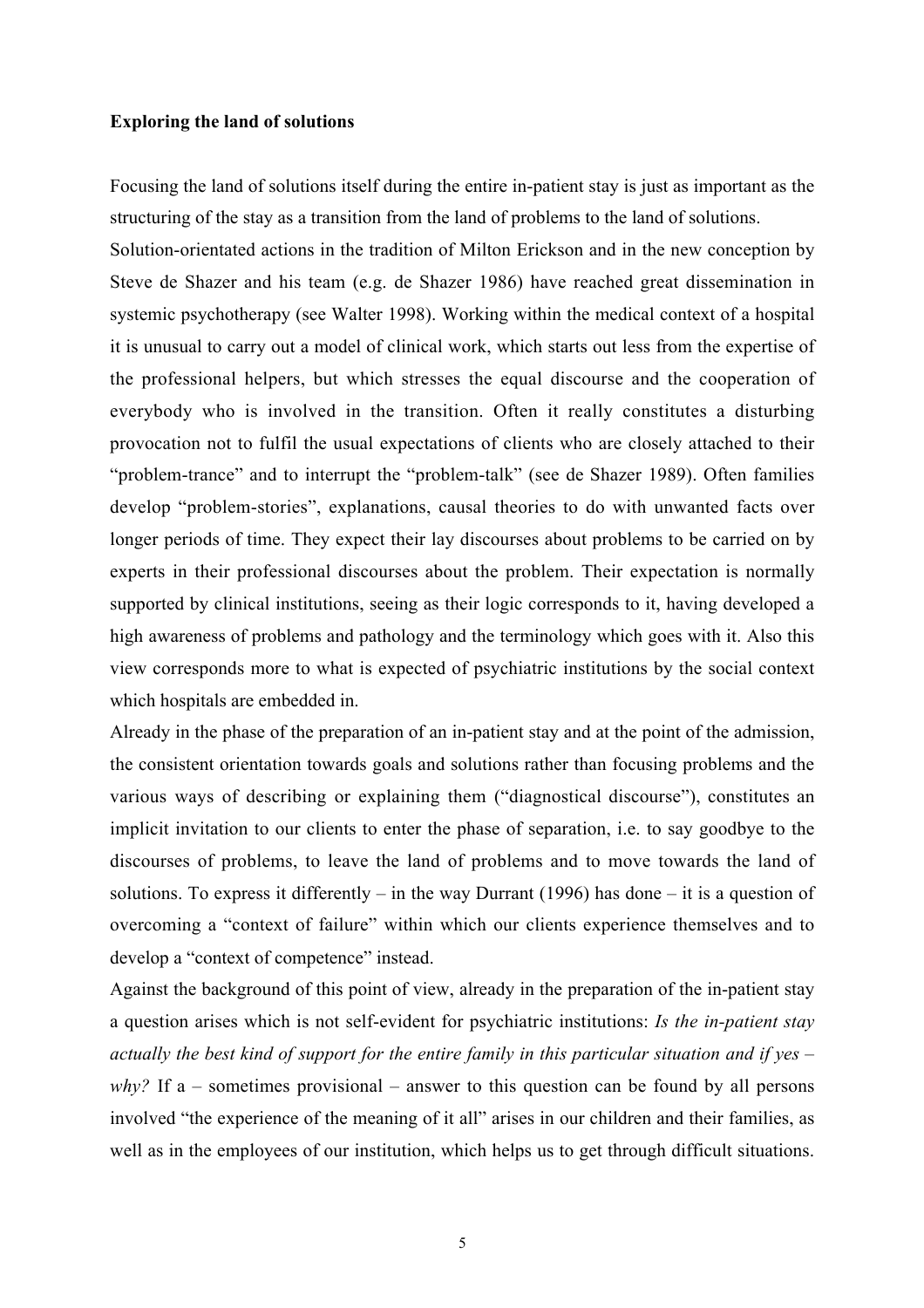Like this, the in-patient stay in a psychiatric institution is no longer the last way out of a necessary evil.

The orientation towards goals and solutions invites our clients to cooperate, because it waters down the distinction between patients and experts (according to Tom Andersen (Andersen 1991)) and offers an equal discourse to find solutions, which should turn children and their families more and more into experts on their own lives.

### **Discovering one's own strengths**

In the discourse with patients and colleagues and against the background of our considerations so far it appears only logical to stress strengths, abilities and "resources" of the admitted children and their families. If the in-patient treatment is governed by the idea to help patients to build on the strengths and resources which they already have and to develop their own solutions, a "context of competence" can be developed.

Accordingly, the goal of in-patient treatment is not to "repair" patients, but to assist them in the development of pictures of themselves which allow them to experience themselves as potentially successful, competent and able to reach goals which have been developed in cooperation.

This principle does not only constitute a change of perspective for our clients, but it is also a challenge to the employees of a psychiatric institution. It is not easy to hold out to it, because it is opposed by the socialization of the psychiatric institute's employees on the one hand and by the "philosophy" of a hospital and the social context which it is embedded in on the other hand.

We have experienced that often it can be more useful not to avoid discourses of pathology and deficits right from the start when talking to patients and the care institute's employees. To act according to the goal to connect ourselves to the meaning patients give to their world, to the communicational habits of the employees of a psychiatric institution and to the logic of a hospital we often see the necessity to take up and overcome the problematic discourse in each individual "case of treatment".

### **Making sure that too many cooks do not spoil the broth**

In order to use the resources of all persons involved in this "joint project of transition" in an optimal way we orientate ourselves towards Helm Stierlin´s (Stierlin and Simon, 1984)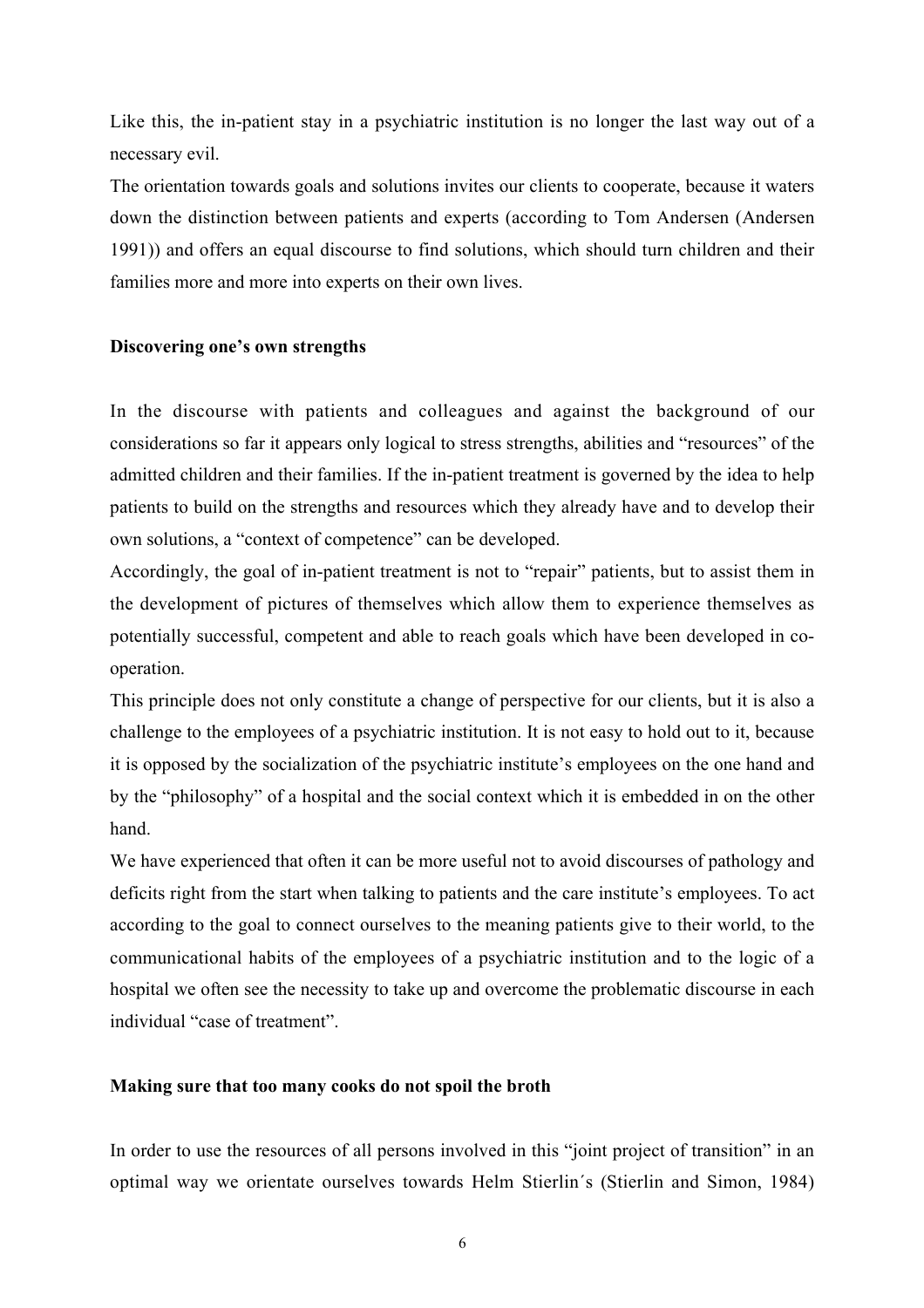concept of "cross-reference individualization" as a theoretical base for creating a suitable way of cooperation:

Complex systems (a therapeutic system in the framework of an in-patient stay in a hospital can be described as a system of extremely high complexity) can benefit from and develop their chances to reach a joint purpose best if

- 1. all persons involved (child, parents, the various therapists or carers, etc.) as well as all sub-systems involved which the child is embedded in (family, other systems of reference of the child such as living-community, etc.) and all sub-systems of the clinical institution (medical, psychological, psychotherapeutic, ergotherapeutic, etc.) discover and develop their chances to make a contribution independent of each other and coming from within themselves (process of individualization) and if
- 2. these contributions are connected to each other in the best way possible in the framework of a joint subject and goal as well as in the conversational structures which are appropriate for it (process of reference).

According to Kurt Ludewig (1988) this also appears to be a possibility to manage a transition from "clinical systems", whose thematic link constitutes problems to a "therapeutic system" whose link is the "issue of the stay".

Correspondingly we experiment with the course of an in-patient stay, which is accompanied by the following phases of the course and conversational structures:

### **"Clearing up" conversations - phase of preparation:**

Normally the persons to whom the child relates most closely to turn to the institution having different problematic situations and usually unclarified expectations in mind.

In the phase of preparation the parents or the child's relevant system of reference and the child itself are invited to one or more conversations by the psychologist/psychotherapist in order to clarify the following questions: Which problems is it all about? What could be a topic and a first temporary goal of in-patient treatment? Is the in-patient stay really the best kind of support for the child and its family or for its relevant system of reference, or are there more suitable possibilities (for example, an out-patient family therapy)? In which way does the inpatient stay constitute the best kind of support, what should be experienced, practised, learned or achieved here?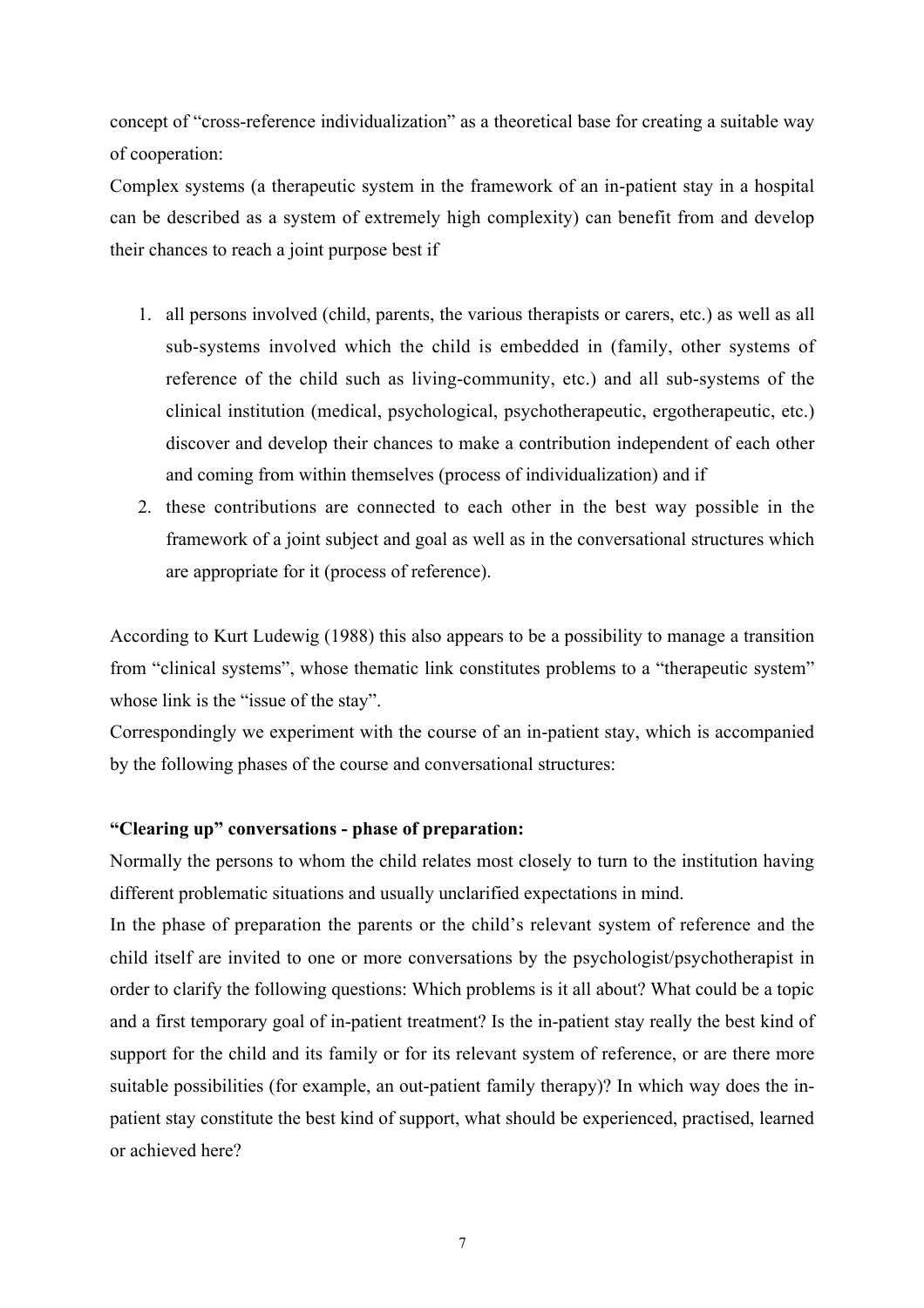Eventually our concept is introduced in these conversations, and in the long run it is a question of whether the child and the persons to whom it relates most closely to are willing to participate in the work suggested by us. If these conversations result in a decision in favour of the in-patient stay, an appointment for a conversation aiming at the admission to the hospital is made.

### **Conversations aiming at the admission to hospital – initial phase**

The conversation aiming at the admission to the hospital already constitutes the first conversational structure which should help to direct and to thicken the complete process of the "cross-reference individualization" in a symbolic way. This is why everybody who can (or wants to) make a contribution to the work at the agreed issue takes part in it: the child, maybe its brothers or sisters, its parents or relevant system of reference, the head ward doctor, the case-managing psychologist / psychotherapist (who has in most cases also established the preparatory conversations with the child), a representative of the team of carers, maybe an ergotherapist, a social worker, a representative of the hospital's school.

In most cases the meeting is presented by the head ward doctor. First of all the outcomes of the temporary conversations are summarized: which problems is it all about? What can be a temporary goal of the in-patient stay? Which issue should be worked at?

Also it is discussed what partial steps on the way towards the goal (within the first two weeks of the stay) can consist of. Everybody involved in the conversation talks about his / her possibilities to make a contribution.

This signifies the start of the initial phase which is characterized by getting to know each other, by a better understanding of the child and its family's strengths, resources, problems and restrictions and by the checking if the pursued way and the temporarily formulated goal are suitable or if they should be changed or modified. These impressions are exchanged in short case-consultations by those taking part in the discussion. Also, in this way a new understanding of diagnosis is developed: It can be considered as a widened framework of insight, which should, during the entire course of the stay, create descriptions relevant for acting. Descriptions which connect statements about resources and strengths as well as about restrictions (deficits and phenomena which are defined as being pathological) to the goal which is strived for.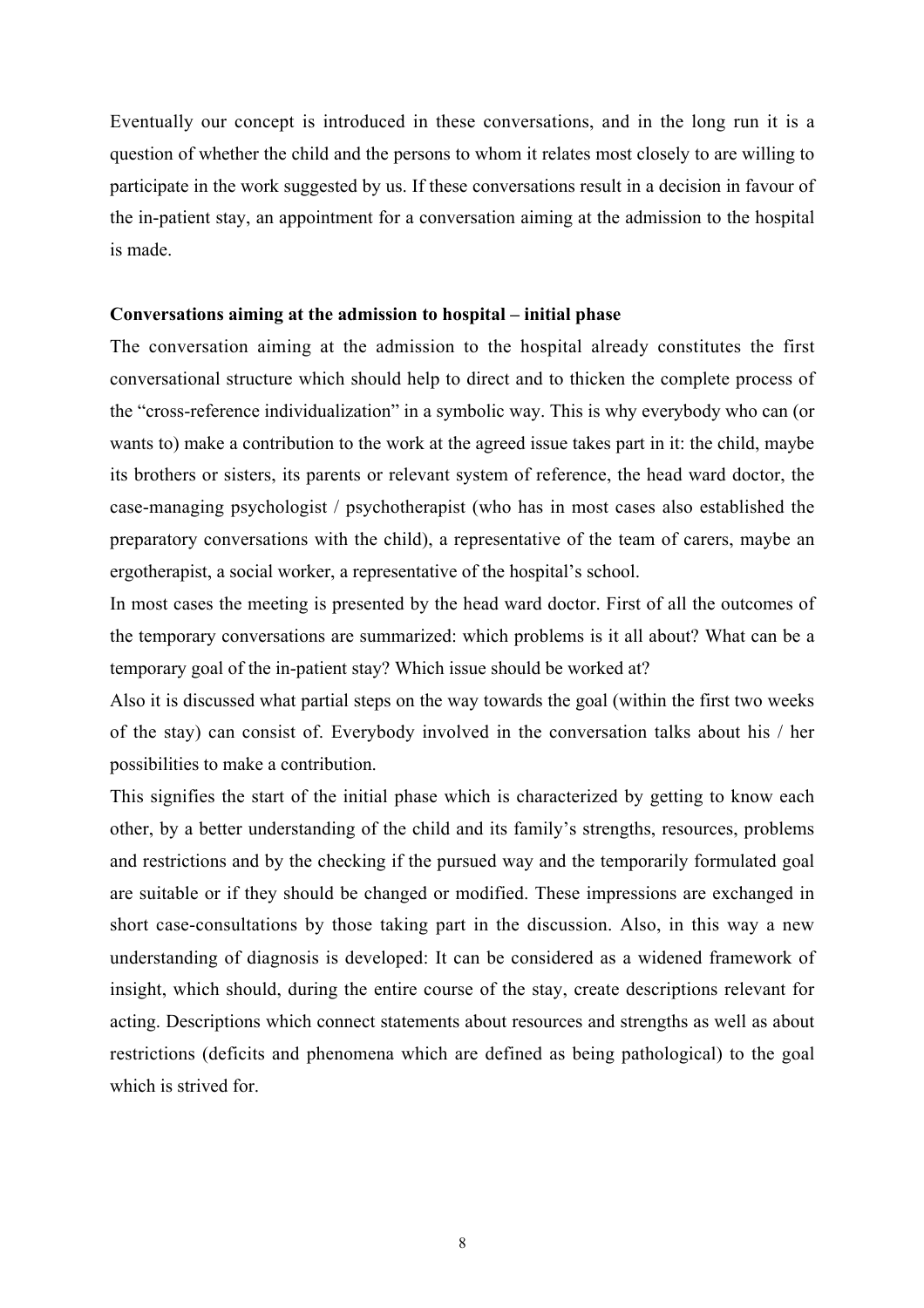### **"Reflecting conversations" – phase of transition**

After the first two weeks, and after that every second week, the persons who have taken part in the conversation aiming at the admission to hospital meet again in order to reflect the questions: what has been achieved so far? Which resources and restrictions have become (more) apparent in the process? Is the goal still appropriate or does it have to be changed or modified? Which contributions for the next two weeks are contemplated by the persons involved? How much longer should the stay still be continued for? These "reflecting conversations" accompany the entire "phase of threshold or phase of transition" because in these phases new experiences should be made and an opportunity should be given to all persons involved in the process to reflect on theses experiences.

### **Phase of reintegration – final conversation – final party**

The issue how these new experiences can be transferred to the family's everyday life is paid attention to right from the start. Like this, the "granting of leave" to the children assists experimenting with the new experiences or the new abilities in the family.

Naturally, in the last phase the main focus is more on the issue of the integration of the various changes into the children's family and school environment.

In a final conversation – again in the presence of all persons involved – a résumé about the stay is made, achievements are described and issues and arrangements for the time after the stay are discussed.

Eventually a final party is planned which should refer to the success in a symbolic way.

# **Making it possible to experience the goal, the solution and the transition in psychotherapy**

Also the contents and methods of the work in the concrete individual or family therapy (which is done in the context of the in-patient stay) orientate themselves towards the ideas of transition, land of solutions, goals and resources.

Various ways of expression and description corresponding to the age of the child underline and support the metaphor of transition and the work at the change which is orientated towards goals and resources.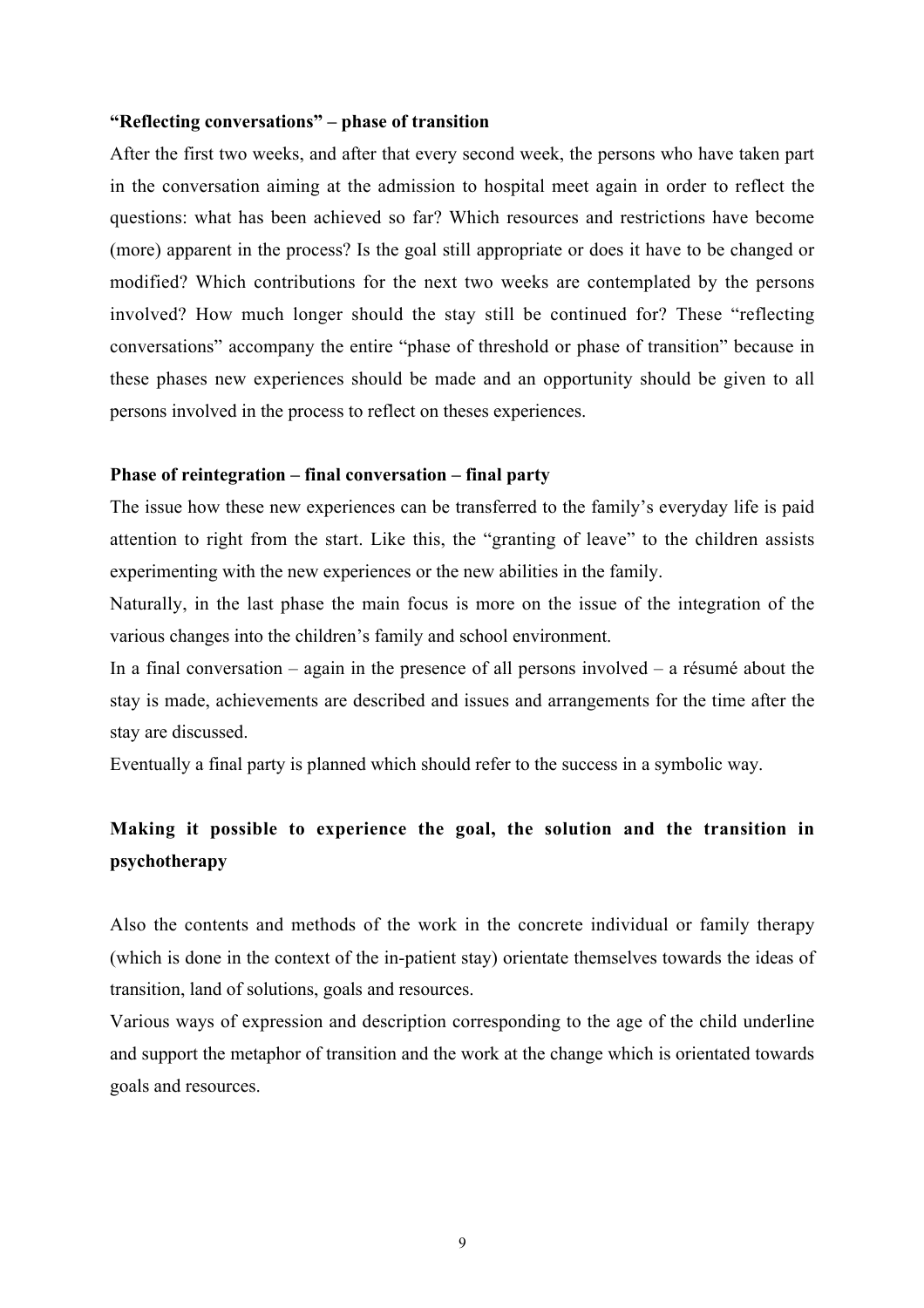### **"The journey from the land of problems to the land of solutions"**

I place two posters on the floor and ask the child to draw the outlines of its land of problems onto one of them. Afterwards the child and I write down all those terms which are connected to the land of problems onto this poster. Next I ask the child to draw the contours of its land of solutions onto the other poster and we write the suitable terms onto it. Now we can face the creation of the transition between the two posters. Is it a bridge? Is it a path? Is it a mountain pass? There are no limits to creativity. The in-patient stay and the work at the change have now got a metaphorical framework, which we can always take up again.

### **Producing video-clips**

Seeing as especially children like to tell stories and watch films, I often invite young clients to draft a script for a short video-clip which should express how they will be once their stay has successfully come to an end (see Walter 1999). Clients then are the authors of the scripts and the directors at the same time. I am the "assistant producer". We work out special, thickened scenes in a detailed way which should constitute an aimed at condition. We discuss in detail the shaping of the picture, the spoken words, maybe the music or sound in the background. Of course, in each case the client is the principal actor/actress.

### **Moving towards the "target-chair"**

Attractive pictures hold an attraction. I invite my clients to place a chair for the presence and another one for the aimed at future, which has been described beforehand in the video-clip. The chair should be positioned in the room so that a distance emerges, the distance which should express the process of change during the stay symbolically. The next step is to walk through this distance (towards the target-chair) and to sit down on the target-chair. Now an "interview at a point of time in the future" takes place, whose questions refer to what has been achieved and to the "execution" of the "therapeutic course" (see Walter 1999).

### **Sketching goals and solutions**

The belief that all children like to draw is a widely spread error. However, I recommend those children who do in fact enjoy it to draw their lives at the point at which they have reached their goal or to draw what their lives are like in the land of solutions. Obviously it is also possible to draw the land of problems and the land of solutions or the "connecting path" between them.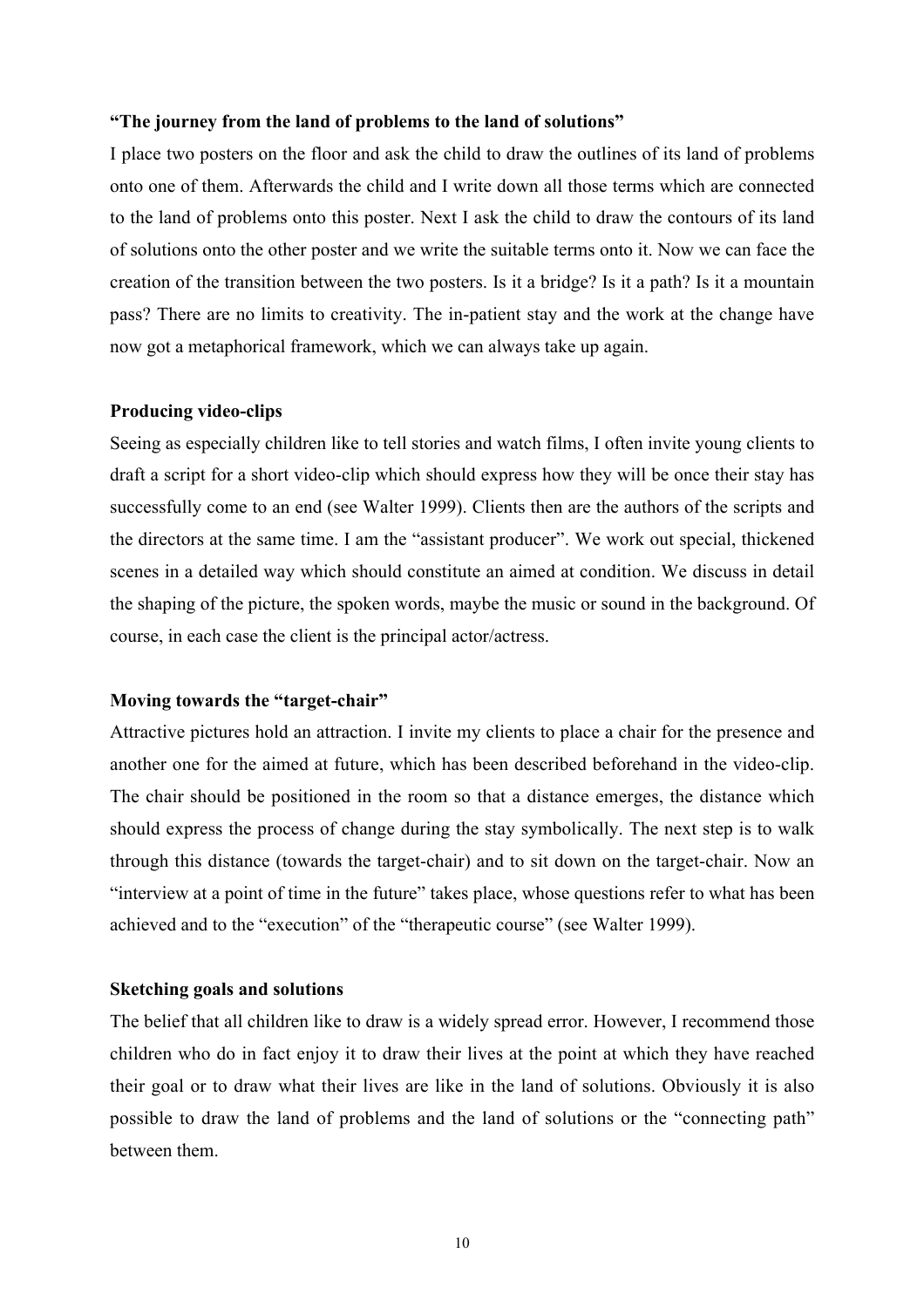### **Sketching externalized problems**

Problems, obstacles, difficulties can not only be described in an externalized language (see White 1990) but they can also be drawn excellently (at least by those children who enjoy drawing). I will never forget the innumerable "anger devils", repeatedly drawn by nine year old Markus – though they got smaller and smaller in relation to himself each time.

### **Stories and fairytales**

Many fairytales deal with issues of transition, journeys to a far away or strange country or attaining important goals or wishes. Often it is helpful to develop a story which is suited to the child's special situation and which is about the overcoming of obstacles which block the way to success.

### **Going on a journey with the glove puppets**

Especially when working with smaller children it is great fun to use glove puppets. I have a complete ... zoo" of glove puppets at my disposal which makes it possible for the children to choose an animal, which they can identify themselves with a lot. Furthermore there is, for example, the "health bird", the "smart fox" and the "good mother of kangaroo with her baby in the pouch". They all help in their own way to find the difficult way to the land of solutions and to walk it. They all get a voice and they can advise and praise or tell stories.

### **Drawing up a "goal-homepage" on the computer**

Working with many older children and adolescents the computer turns out to be an amazingly attractive aid and a valuable therapeutic resource. I draw up their special "goal-homepage" in cooperation with "the kids", which contains their goals, shows the obstacles, which have to be surmounted and eventually their current position on the way towards the goal. Each time it impresses me how much young persons know about the graphic processing of an issue at the computer and how dedicated they are to create the topic.

### **Planning a final party**

According to Durrant (1996) each end of a stay is celebrated with a final party. In the process it should be referred to the clients´ successes and strengths, but also to the efforts on the way. A rather long time before the end of the stay I discuss with the children and their families possibilities how to celebrate the party. This discussion deals with finding which successes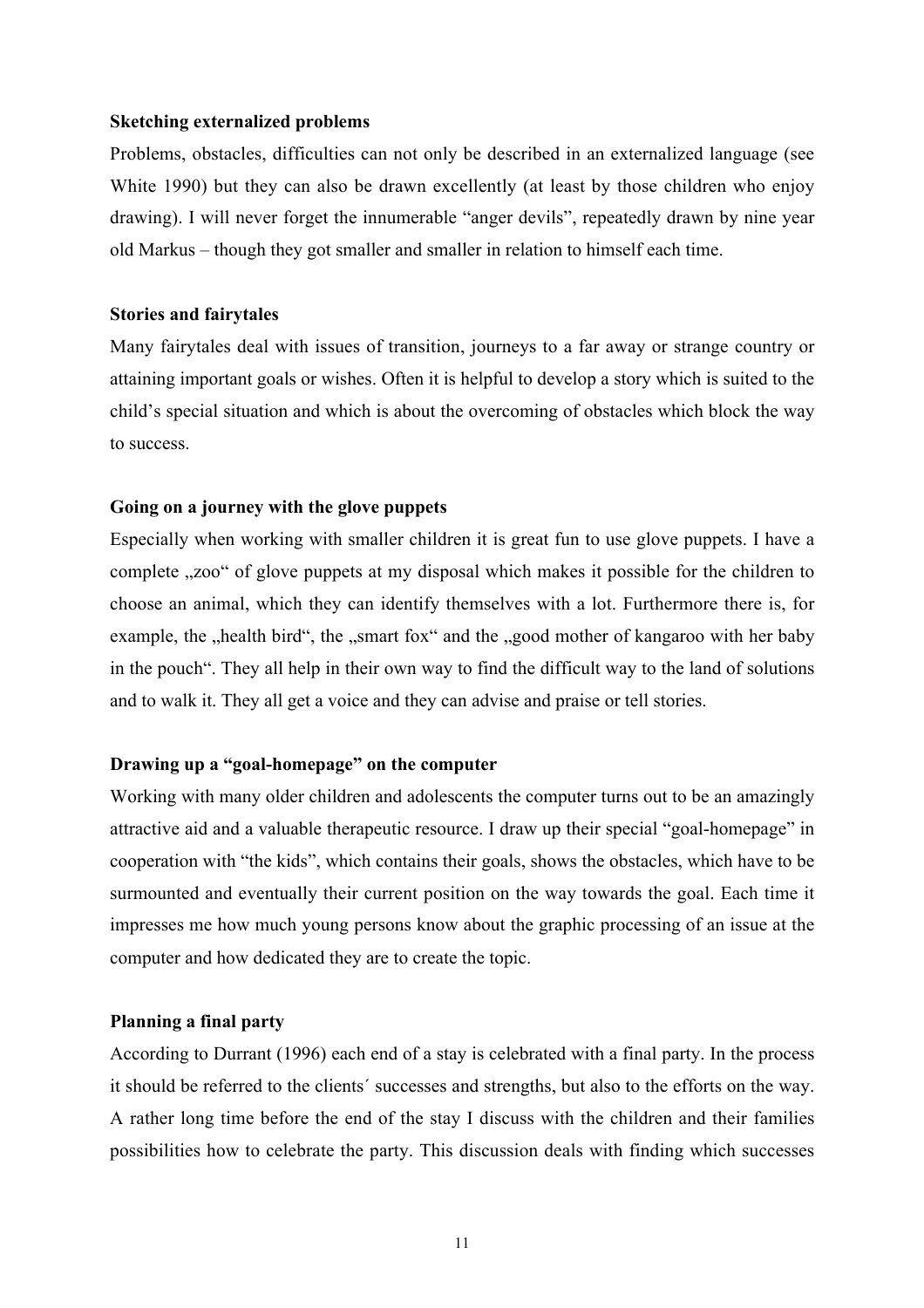and efforts should be talked about at the party. Like this, success can be anticipated symbolically.

# **"Our journey" with this model has not yet come to an end – in conclusion some of our experiences**

The "success" of the in-patient stay in the framework of this model depends in the first place on two factors: How well can all persons involved accept their invitation to cooperate, and how well do all persons involved manage to retain an attitude orientated towards goals and resources?

In any case this model constitutes an invitation to the children and their entire system of reference to cooperate intensively.

*For example Herbert, a ten year old boy whose problem was wetting the bed at night, as well as his foster mother, managed to accept this invitation in an optimal way. We arranged that "keeping the bed dry" was the goal. In this context Herbert and I worked out a video-clip and I interviewed him on the "target chair" about the issue "my bed is dry". Now the "battle against the wetness" started. In cooperation with the persons who were in charge of him various strategies for the battle for the dry bed were developed. In the family therapy the issue "who is responsible for what?" was attached special importance to. Like this, the foster mother's contribution was to take on as little responsibility as possible for the situation at home in the weekends. The focus in the individual therapy was at which point relaxation was to be recommended and what the taking on of responsibility could be like in various areas. Herbert drew an impressive "stress demon", which had caused him distress over and over again. We contemplated strategies of relaxation and "mental strengthening", which would enable him more and more not to give room to the "stress demon" in his life any more. In his last drawing the "stress demon" had taken on a really ridiculously little stature and Herbert appeared a kind of a muscleman. During the course of his stay he experienced a real phase of growth and development. The battle against the wetness had nearly been won by the time of the end of the stay, the course was set in the direction of a final victory.*

The invitation can not always be accepted by everybody straight away.

*Like this, the issue "becoming an expert in dealing with uncontrolled behaviour" was arranged with, for example, nine year old Sascha's family. Sascha had been described as being hyperactive and as being extremely aggressive in his social behaviour. The goal was*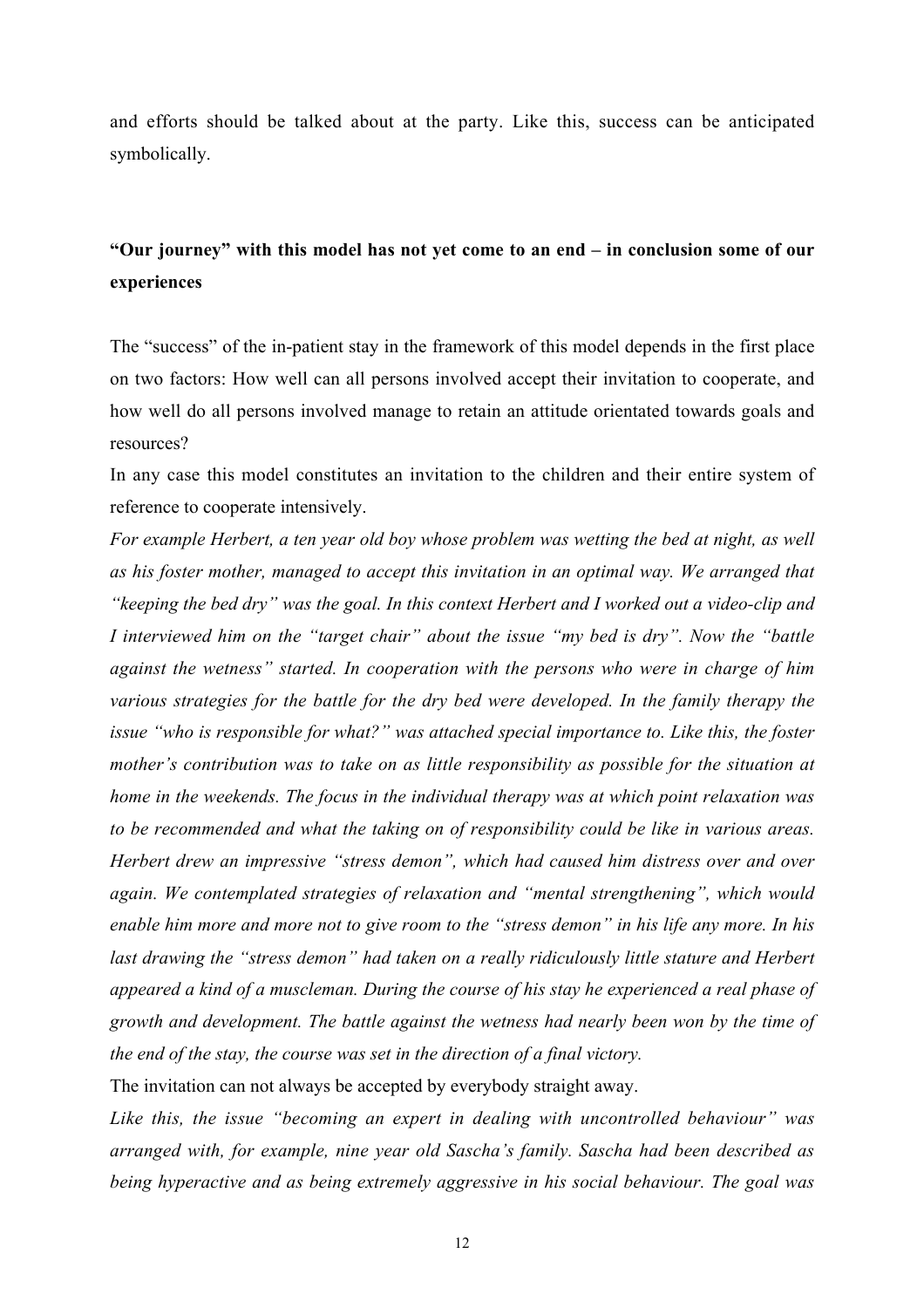*supposed to be that Sascha would be able to visit school again. He had been expelled from his school because of massive conflicts with his teachers and other pupils. After some time the intensive integration of his parents resulted in a noticeable change of the entire situation. If so far the parents had been outsiders, who had been held responsible for the problems by various social institutions, they then experienced the care institute's employees' respectful attitude towards their growing competence and their engagement. Obviously this was a new experience for them and facilitated new steps of change. Like this the mother came out of her peripheral position in the family and took on more and more parental functions. In order to let himself get involved in the issue "becoming the boss in one's own home" it took Sascha some time and clear parental instructions. He was able to pick up my idea to draw his house and himself as the boss in it. The artistic result was impressive. Gradually he got better at learning not only to respect his "changed mother", but also other adult people on the ward – carers, teachers of the hospital's school, etc. It came to a productive cooperation between the parents, the carers and the teachers of the ward. The integration of the social worker of the responsible youth welfare department facilitated the establishment of cooperation between parents and the youth welfare department, which had been inconceivable so far. In the course of the entire process we succeeded in connecting parental, pedagogical, psychotherapeutic efforts and those of social workers in a manner which made it possible for Sascha, his parents and professional helpers to develop an awareness of competence (against the background of this extremely difficult initial situation).*

Gradually we got better at understanding that an in-patient stay can also be turned into a transition, if the desired reintegration into the family is not possible any more, if appropriate social measures have to be taken to protect the child or if the child's accommodation elsewhere constitutes a better alternative. Then it indeed is also a question of the separation from the original social environment and about the task to develop new conditions with the new persons of reference during the stay which facilitates an integration into a new milieu.

*We succeeded in this with, for example, Bernhard, an eight year old boy. He showed a considerable developmental retardation and obviously he could not be supported in his family environment in an optimal way. The stay constituted a transition in so far as we succeeded in our work with the family in promoting the parents´ responsibility and competence for their son. They increasingly saw that the accommodation in a fostering institution, which had been planned by the youth welfare department, was a chance for Bernhard and they managed to support this plan actively. In this way they gradually began to experience their parenthood less in terms of failure. The situation of separation which had been so difficult in the*